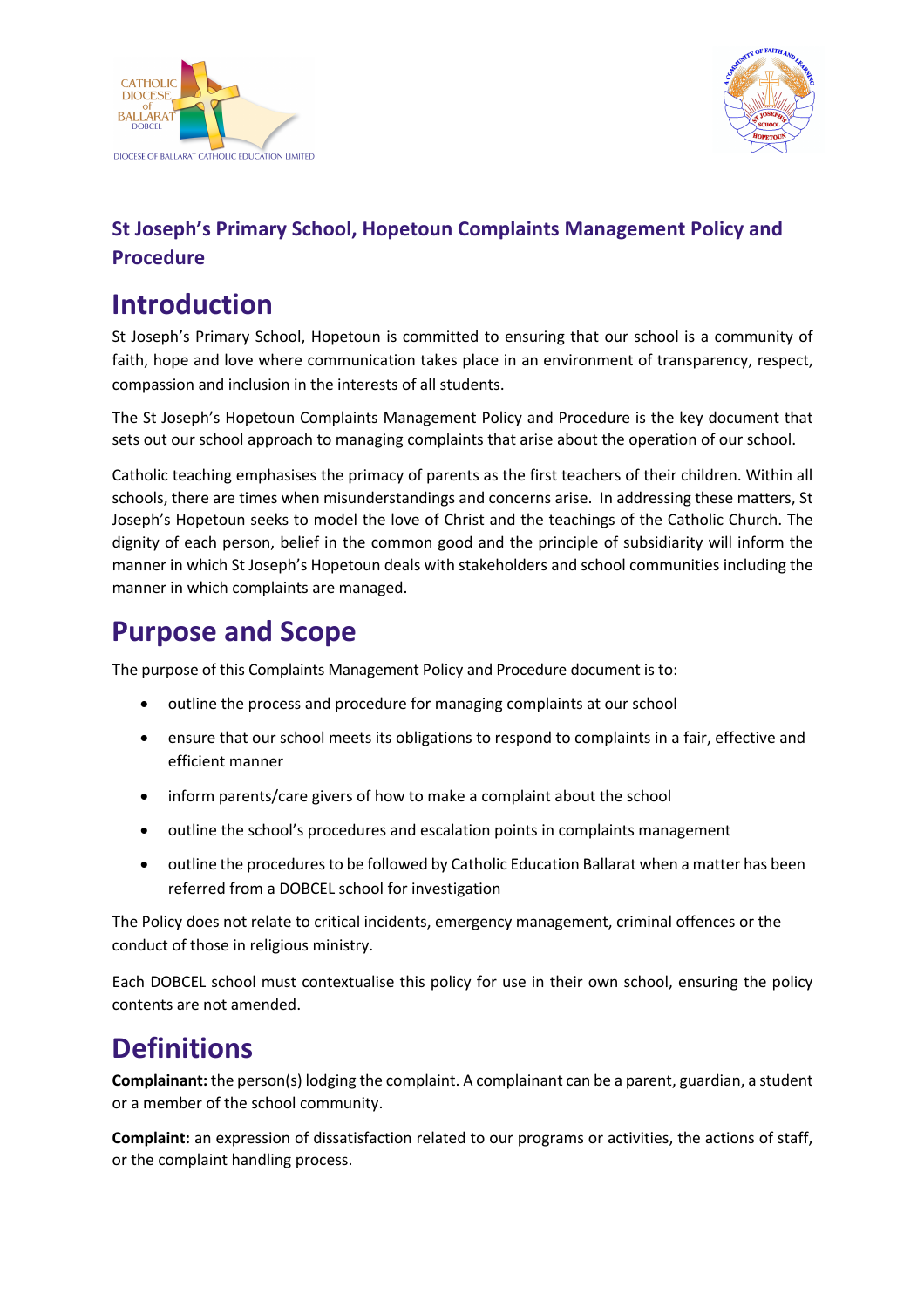**Minimum Standards for School Registration:** are the requirements/standards specified for all schools in the Education and Training Reform Act 2006 (the Act) and the Education and Training Reform Regulations 2017.

**Parent/Care Giver:** the parent or legal guardian of a student enrolled in a DOBCEL School.

**Procedural Fairness:** procedural fairness or the rules of natural justice as follows:

- 1. A Complainant is given a genuine opportunity to make a Complaint, and the complaint will be taken seriously and acted upon in accordance in with terms of the relevant Complaint Procedure.
- 2. A Respondent is given sufficient information about the complaint to allow to respond to the complaint before a decision affecting their interests is made.
- 3. The Decision-Maker must be impartial and not pre-judge an outcome. The Decision-Maker, will make a decision on the balance of probabilities considering the available evidence to determine what is most likely to have occurred.

**Respondent:** the person against whom the complaint has been raised.

**School:** means a Catholic primary or secondary school operating under the governance of DOBCEL.

**Serious complaint** a serious complaint is one requiring urgent action or which could have serious consequences for the parties concerned or others, resulting from a serious breach of legislation, school policy or procedure. The complaint may be in relation to issues about student behaviour management, bullying or harassment, drug or alcohol use, damage or loss of personal or school property, student wellbeing or the requirement for adjustment to learning for students. Serious complaints may be complex or those of a whole school nature.

**Student:** a child or person enrolled in a DOBCEL school.

**Support Person** may accompany the Complainant to meetings. The support person's role is to listen. They may make notes and may occasionally speak to the Complainant to clarify what they are saying. The support person does not speak on behalf of the Complainant.

## **Principles**

#### **Human dignity**

Our common humanity requires respect for and support of the sanctity and worth of every human life. All other rights and responsibilities flow from the concept of human dignity. This principle is deemed as the central aspect of the Church's social teaching. The belief that each life has value is shared with International Human Rights which are universal, inviolable and inalienable.<sup>1</sup>

St Joseph's Primary School, Hopetoun Complaints Management Policy and Procedures 20210505 2/7  $<sup>1</sup>$  *ibid.*</sup>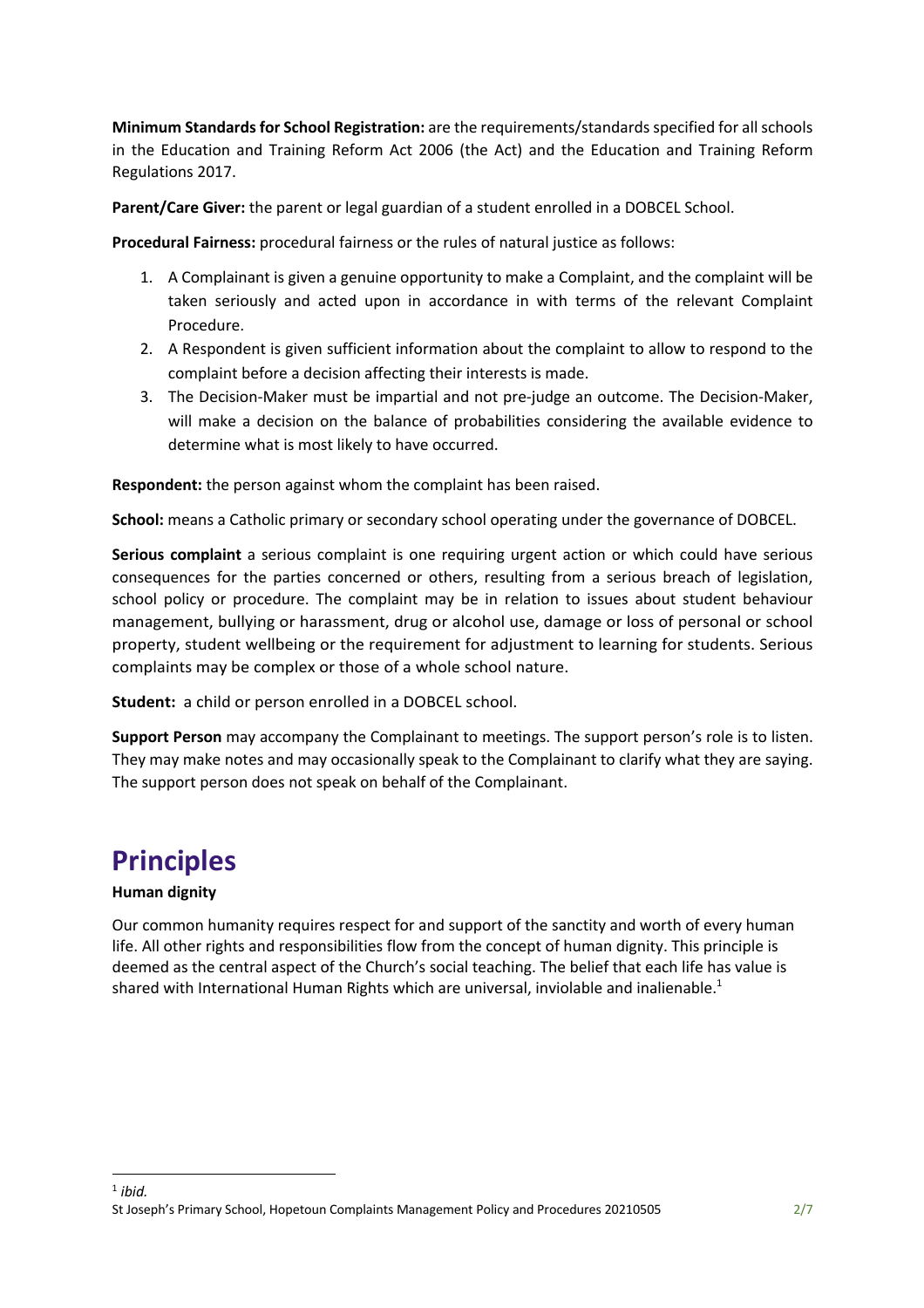#### **Solidarity and synodality** involving the breadth of the diocesan community

Synodality involves the active participation of all members of the Church in its processes of discernment, consultation and co-operation at every level of decision-making and mission. Every member of the People of God is involved, though with varied roles and contributions.<sup>2</sup>

Solidarity, on the other hand, presupposes a commitment to a more just social order and urges each to consider the impact of how they live and interact with others from the point of view of justice. Being in solidarity means recognising others as equals and actively working for their good.<sup>3</sup>

#### **Subsidiarity** in fostering local expressions of the Church's common mission

All people have the right to participate in decisions that affect their lives. Thus, decisions should be made at the most appropriate level, by the people most affected by the decision and by those who exercise responsibility for carrying out the decision. It also means that those in positions of authority have the responsibility to listen to everyone's voice and make decisions according to the common good.4 Implementing the principle of subsidiarity supports the interdependence of all decision makers.

## **Policy Statement**

St Joseph's Hopetoun strives to provide positive, clear and effective processes for resolving grievances between the school and parent/guardians or students. This can assist in building strong relationships, dispelling anxiety and ultimately provide a settled and harmonious learning environment. The Complaints Management Policy and Procedures seeks to achieve the restoration of fair and respectful relationships.

St Joseph's Hopetoun endeavours to ensure that complaints are managed and resolved fairly and in a timely manner. This policy and procedures has been developed in accordance with the Diocese of Ballarat Catholic Education Limited (DOBCEL) Complaints Management Policy.

Complaints of a school-based nature are best received and managed at the localschool level, with the parties involved expected to act in good faith and work together with respect and openness to achieve an outcome acceptable to all parties.

Unresolved complaints about DOBCEL schools can be referred to Catholic Education Ballarat. A complaint may be raised with Catholic Education Commission of Victoria (CECV) if there is a perceived breach of the Minimum Standards. The CECV acts in accordance with the Memorandum of Understanding with the Victorian Registrations and Qualifications Authority (VRQA) to investigate alleged breaches of the Minimum Standards in accordance with Sections 4.2.2 and 4.2.3 of the Act.

Anonymous complaints will be reviewed, as appropriate. In some situations, complaints may not be able to be fully addressed if they are made anonymously or without sufficient detail provided to enable a fair review or resolution of the matter.

<sup>&</sup>lt;sup>2</sup>http://www.vatican.va/roman\_curia/congregations/cfaith/cti\_documents/rc\_cti\_20180302\_sinodalita\_en.ht ml ¶ 7, 21. See also *The Light from the Southern Cross, op.cit.,* 5.2.3., p.43

<sup>3</sup> See https://caritas.org.nz/catholic-social-teaching/solidarity

<sup>4</sup> See https://caritas.org.nz/catholic-social-teaching/subsidiarity. See also *The Light from the Southern Cross, op.cit*., 5.2.1. p.41.

St Joseph's Primary School, Hopetoun Complaints Management Policy and Procedures 20210505 3/7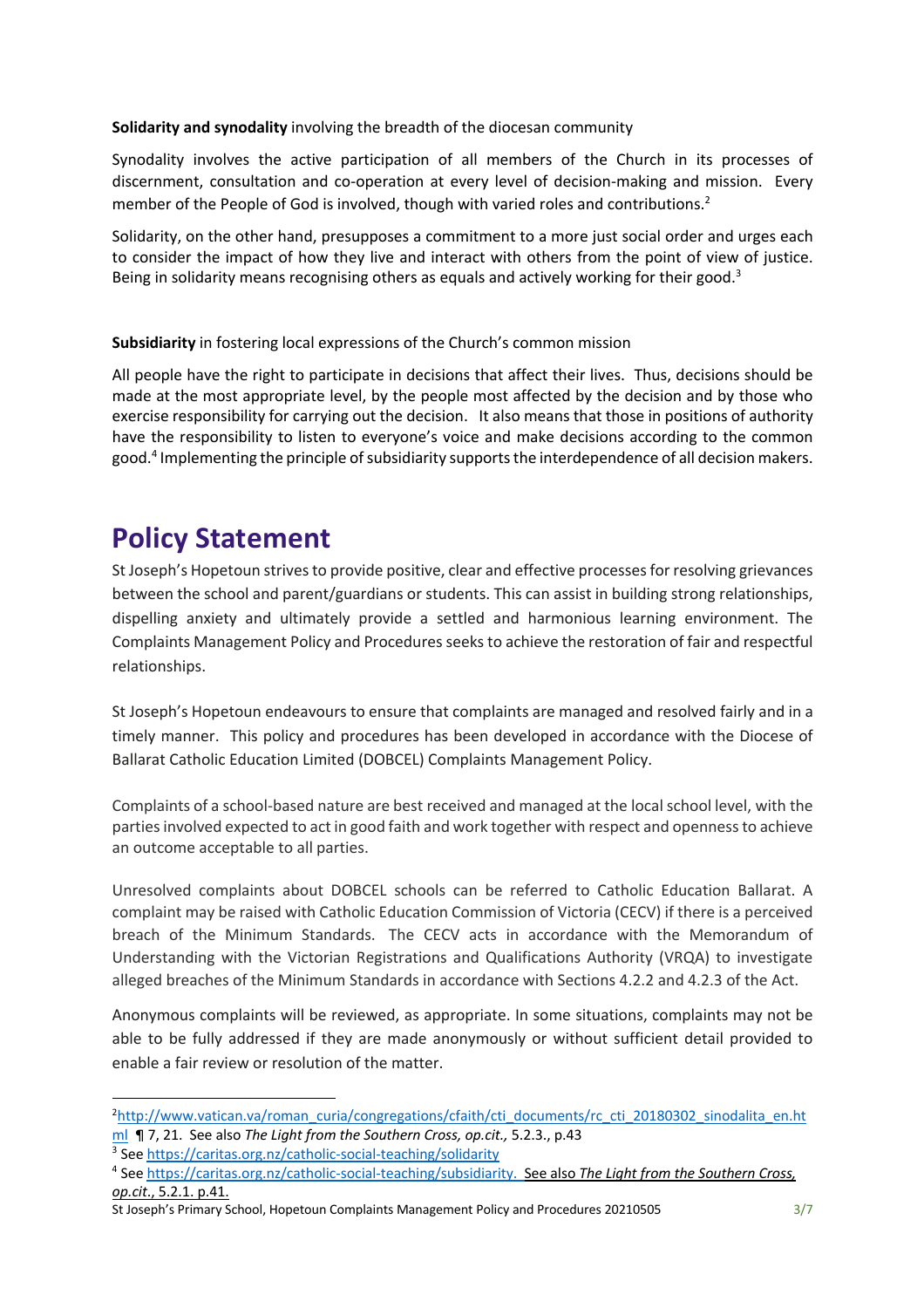A record will be kept of formal complaints and written anonymous complaints. A written record of complaints which relate to the Child Information Sharing Scheme (CISS) and the Family Violence Information Sharing Scheme (FVISS) will be kept.

## **Procedures**

St Joseph's Hopetoun has established procedures for responding to complaints which reflect the expectations of the DOBCEL Board as described in the DOBCEL Complaints Management Policy and Procedures. The school's Complaints Management Policy and Procedures are publicly available on the school's website or by requesting a copy from the school office.

### Steps for Complaints Management at St Joseph's Primary School, Hopetoun

The St Joseph's Hopetoun Complaints Management Procedures Flowchart (Appendix 1) illustrates the steps in school based complaints management.

#### **Raising a concern**

In many cases a concern can be addressed informally through communication early in the process. Parent/care givers or students are encouraged to make an appointment to discuss the concern with the student's class teacher. The best way to do this is to contact the school office or to send an email to the staff member to arrange a mutually convenient time for a telephone call or meeting.

The classroom teacher may be able to resolve the concern or may ask another staff member to assist.

If the parent/care giver or student does not feel that this approach has addressed the concern they may wish to raise a complaint with a senior member of staff or the Principal.

### **Formalising a complaint**

Formal complaints should be lodged with the Principal. When a complaint is made:

- All parties to a complaint (complainant and school staff) must ensure that during the Complaints Management Procedure:
	- $\circ$  they treat everyone with respect, using appropriate language to present their view of the situation;
	- o they treat the content of the complaint and the process as confidential (save that all parties are entitled to seek legal advice, to have a support person and to discuss all matters freely with these people);
	- $\circ$  they do not post details of the complaint, or parties to the complaint on social media or other public forums
	- $\circ$  they be prepared to accept the outcome of the process even if it is not their preferred outcome and to work constructively with each other to move forward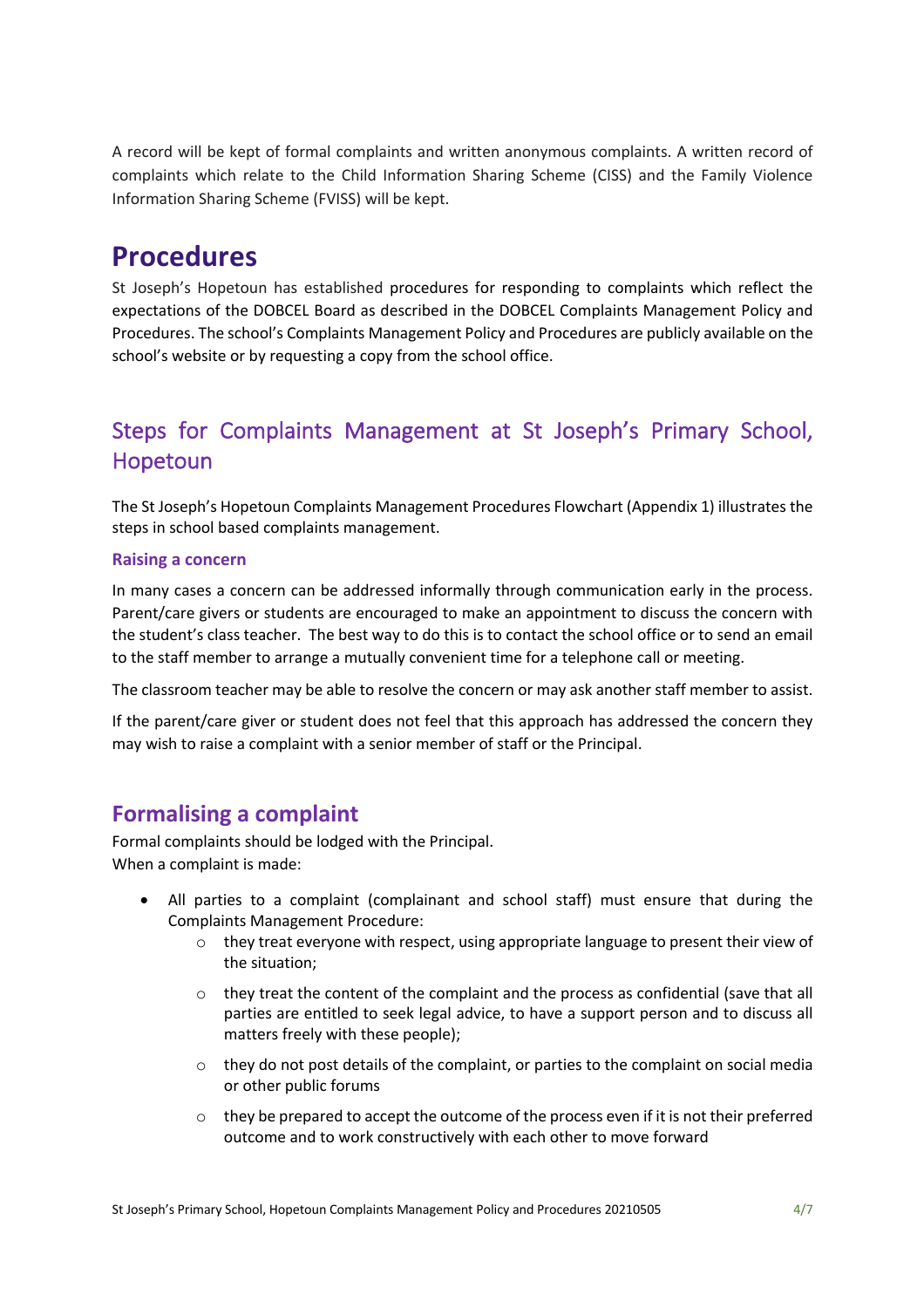- Complaints must be made in writing and can be submitted in a variety of ways including via email and in person. Alternate arrangements can be considered where necessary.
- Typically a complaint will be made where a concern raised has not resulted in a satisfactory outcome for the parent/care giver
- St Joseph's Hopetoun will use the following timeline as a guide to ensure complaints are responded to within an appropriate timeframe:
	- o written acknowledgement of a formal complaint to complainant within **2 working days**
	- o meeting to be arranged to discuss the complaint within **5 working days**
	- o referral to relevant agencies if necessary within **2-5 days** of receiving complaint
	- o inquiry (if required) to be conducted within **one week**
	- o inquiry (if required) to be finalised within **four weeks**
	- $\circ$  reasons for the findings provided to complainant within one week of finalisation of the complaint review or inquiry.
- All complaints, the actions taken to resolve them, and outcomes of those actions will be documented in a school based data management system and maintained in strict confidence.
- A complainant may withdraw a complaint at any time however, withdrawing a complaint may not prevent an inquiry being undertaken where a duty of care may warrant it.
- No one will be victimised as a result of lodging a formal complaint.
- A person who has raised a complaint may be supported by another person (e.g. a friend or other person) as a support person.
- Complainants will be advised of the outcome of the complaint. This does not include full details of any interventions or actions as a result of the findings for privacy reasons.

An alternative dispute resolution method such as mediation may be used as an option at any stage of the process with the agreement of both parties. St Joseph's Hopetoun may refer parties to support groups and counselling if appropriate.

In making a decision, the Principal must balance the needs and views of the student, parent or care giver, the respondent, other students, the school community and any statutory requirements. This means that there may be times when the outcome of the process will be not in the favour of the complainant. Where this happens, the Principal will work with the complainant to explain the reasons for this and attempt to find a constructive way forward.

The Principal will ensure that the complaint is addressed in a fair and reasonable manner taking into account the evidence and principles of natural justice or procedural fairness.

#### **Should the matter not be resolved or if the complaint is about the Principal**

If the matter cannot be resolved at the school level, or if the complaint is about the principal of the school, complaints can be lodged by webform to **Catholic Education Ballarat's Manager Safeguarding and Standards** via https://ceob.edu.au/office-locations-contacts/feedback-form/ or by post to PO Box 576, Ballarat, Vic 3353.

St Joseph's Primary School, Hopetoun Complaints Management Policy and Procedures 20210505 5/7 If the complaint is unable to be resolved to the satisfaction of the complainant, but the matter is however finalised, the complainant may seek alternative independent or other advice, or contact other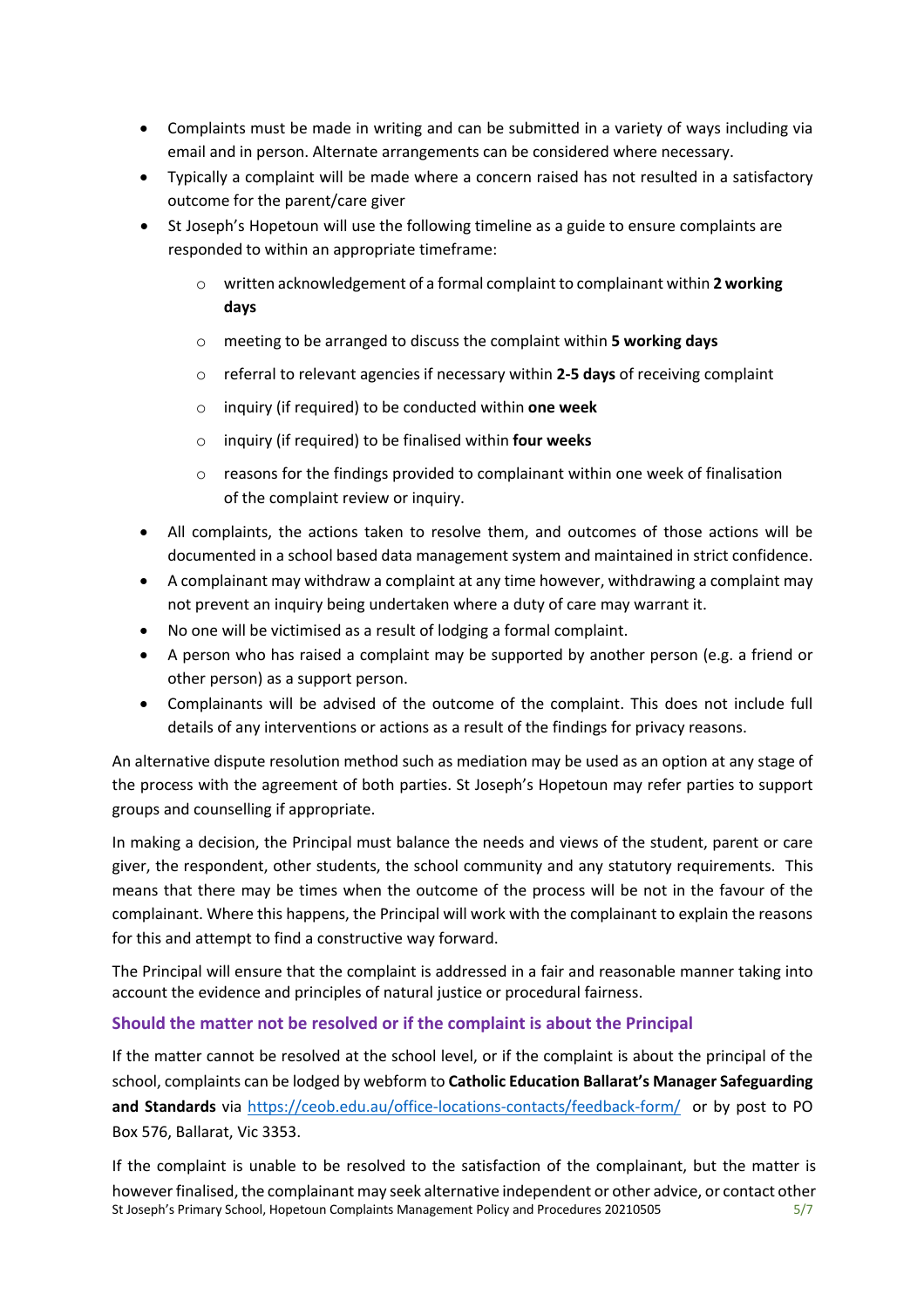entities such as the CECV, the VRQA, the Victorian Equal Opportunity and Human Rights Commission, the Victorian Civil and Administrative Tribunal (VCAT) or the courts.

### **Related Policies**

- DOBCEL Enrolment Policy
- *DOBCEL* Behaviour Management Policy
- *DOBCEL Antibullying and Harassment Policy and Procedures*
- DOBCEL PROTECT: Reporting and Responding Obligations Policy
- St Joseph's Hopetoun *PROTECT: Reporting and Responding Obligations Procedures for Schools*